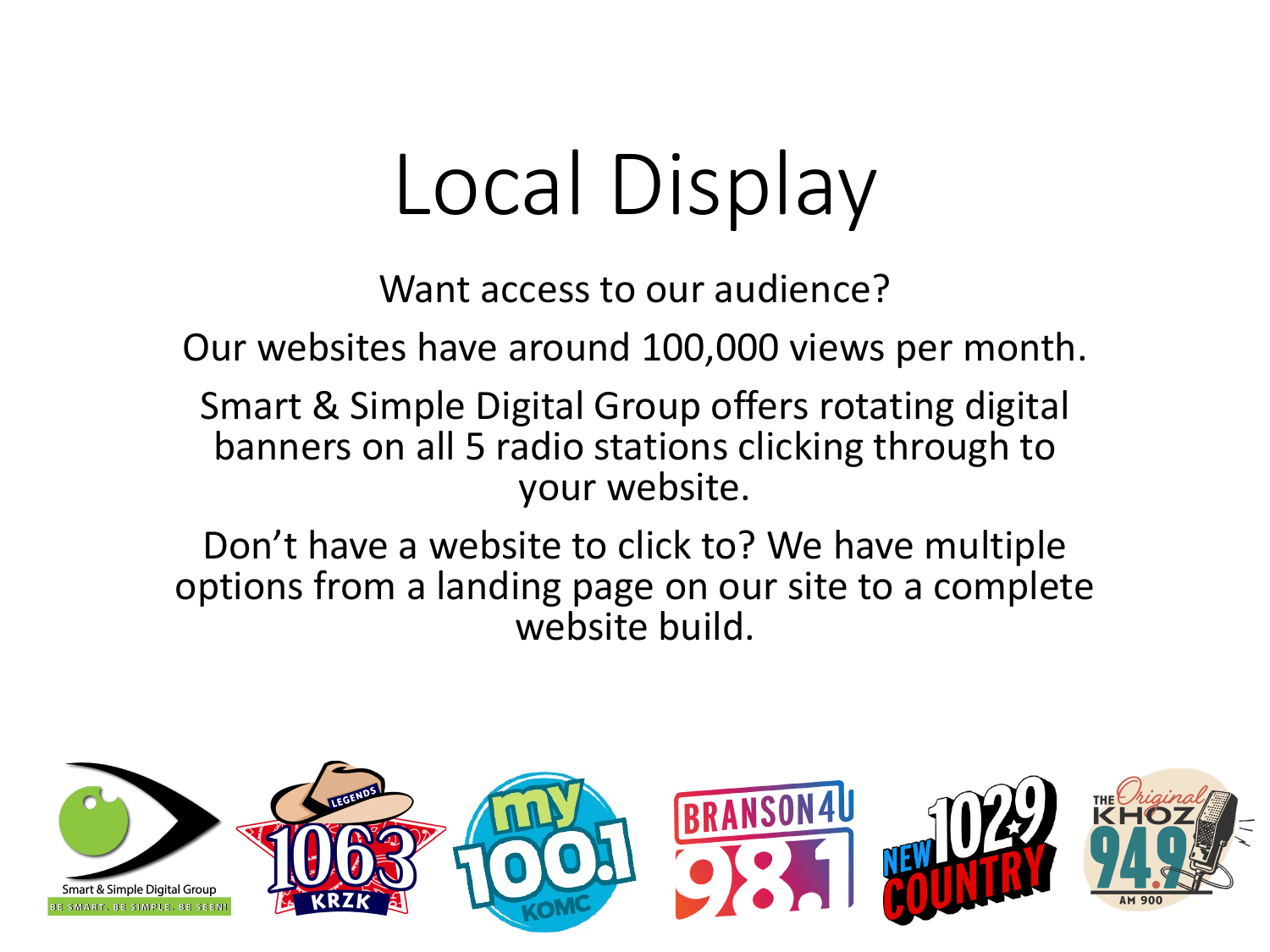## Local Display

Banner Sizes 728x90 (Rotating) 300x250 (Rotating) 970x250 (Rotating) Flip Book (Stationary positions)

Banners rotate on all website pages

Flip Book is Stationary on Home Page only



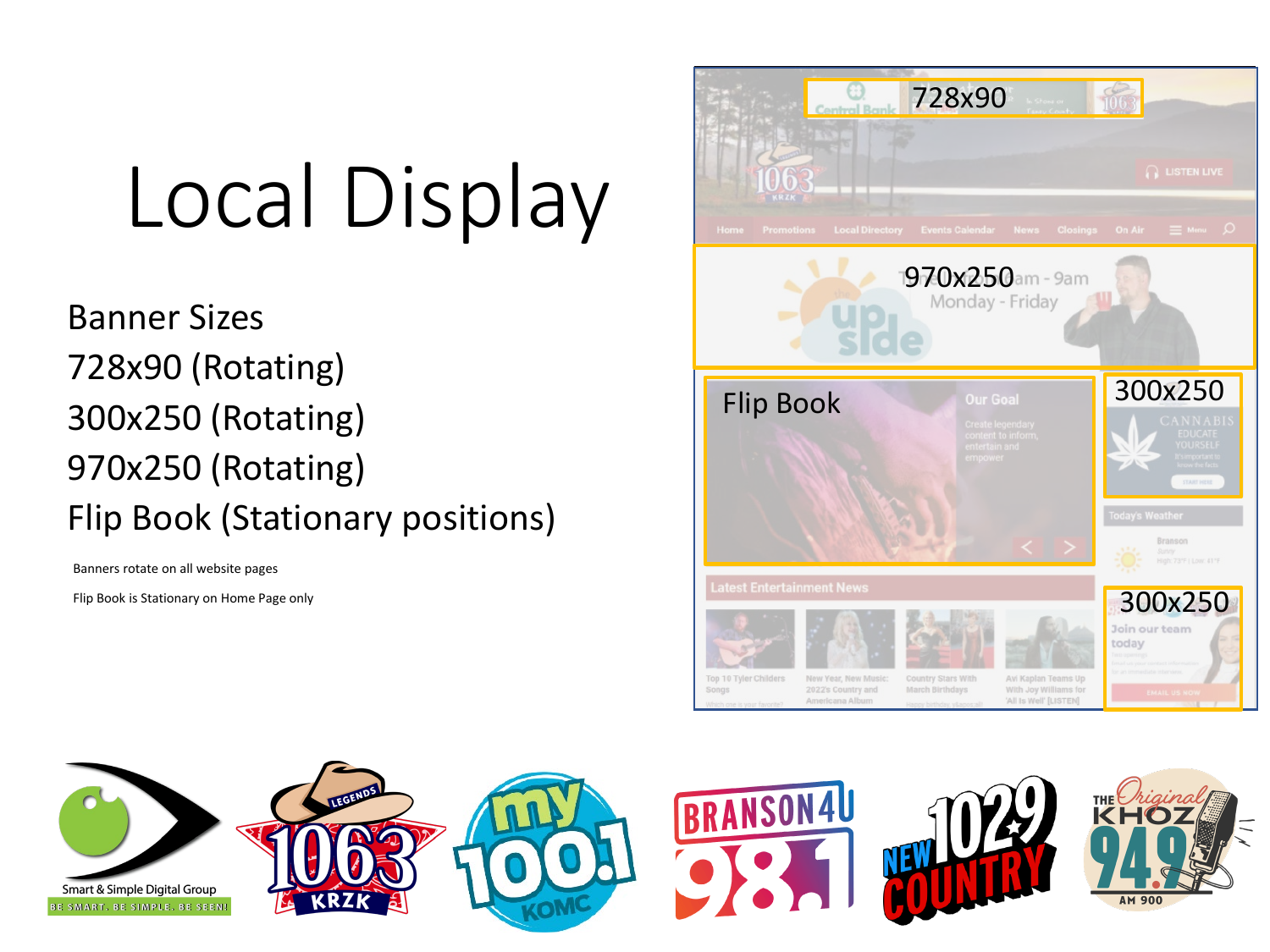## Local Display

|                                                                 |                                           |             |             | <b>BRANSON4U</b> | <b>VEW LIZZ</b> | <b>KHOZ</b><br><b>AM 900</b> |                     |
|-----------------------------------------------------------------|-------------------------------------------|-------------|-------------|------------------|-----------------|------------------------------|---------------------|
|                                                                 | <b>CPM</b><br>(cost/1,000<br>impressions) | <b>KRZK</b> | <b>KOMC</b> | <b>KCAX</b>      | <b>KHBZ</b>     | <b>KHOZ</b>                  | <b>All Stations</b> |
| 728x90                                                          | \$9                                       | \$69/wk     | \$48        | \$55             | \$69            | \$69                         | \$310               |
| (Top No impression cap)<br>728x90<br>(Bottom No impression cap) | \$9                                       | \$64/wk     | \$45        | \$51             | \$64            | \$64                         | \$288               |
| 300x250                                                         | \$9                                       | \$69/wk     | \$48        | \$55             | \$69            | \$69                         | \$310               |
| (No impression cap)<br>970x250<br>(No impression cap)           | \$10                                      | \$75/wk     | \$60        | \$65             | \$75            | \$75                         | \$350               |
| Flip Book<br>(No impression cap)                                | N/A                                       | \$93/wk     | \$65        | \$74             | \$93            | \$93                         | \$418               |